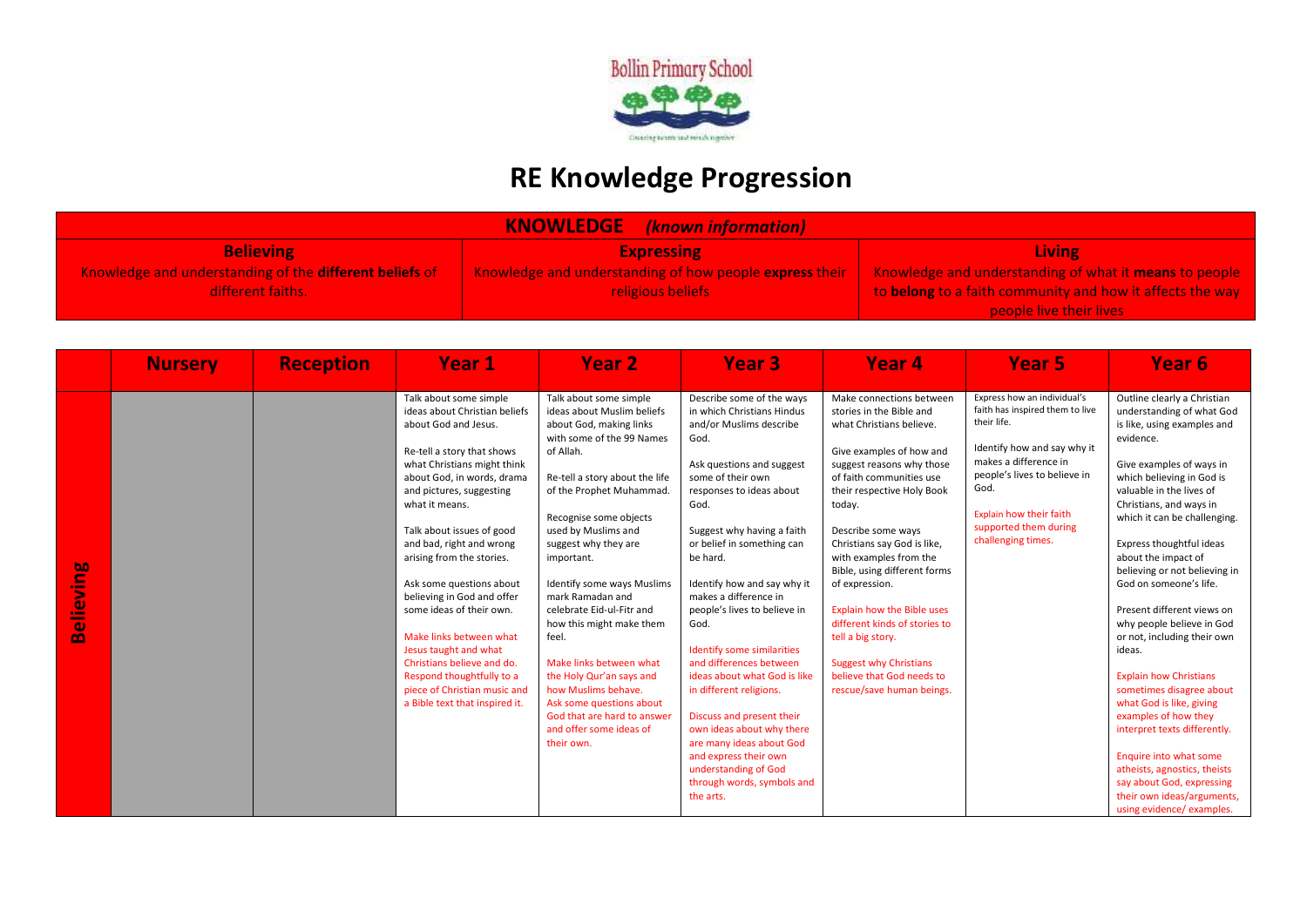|                     | <b>Nursery</b>                                                                                                                                                                         | <b>Reception</b>                                                                                                                                                                       | <b>Year 1</b>                                                                                                                                                                                                                                                                                                                                                                                                                                                                                                                                                                                                                                                                                                                                                                                                                        | Year <sub>2</sub>                                                                                                                                                                                                                                                                                                                                                                                                                                                                                                                                                                                                                                                                                                                                                                                                              | <b>Year 3</b>                                                                                                                                                                                                                                                                                                                                                                                                                                                                                                                                                                                                                                                                  | Year <sub>4</sub>                                                                                                                                                                                                                                                                                                                                                                                                                                                                                                                                                                                                                                                                                                                                                                                                                     | Year 5                                                                                                                                                                                                                                                                                                                                                                                                                                                                                                                                                                                                                                                                                                                                                                                                                  | Year 6                                                                                                                                                                                                                                                                                                                                                                                                                                                                                                                                                                             |
|---------------------|----------------------------------------------------------------------------------------------------------------------------------------------------------------------------------------|----------------------------------------------------------------------------------------------------------------------------------------------------------------------------------------|--------------------------------------------------------------------------------------------------------------------------------------------------------------------------------------------------------------------------------------------------------------------------------------------------------------------------------------------------------------------------------------------------------------------------------------------------------------------------------------------------------------------------------------------------------------------------------------------------------------------------------------------------------------------------------------------------------------------------------------------------------------------------------------------------------------------------------------|--------------------------------------------------------------------------------------------------------------------------------------------------------------------------------------------------------------------------------------------------------------------------------------------------------------------------------------------------------------------------------------------------------------------------------------------------------------------------------------------------------------------------------------------------------------------------------------------------------------------------------------------------------------------------------------------------------------------------------------------------------------------------------------------------------------------------------|--------------------------------------------------------------------------------------------------------------------------------------------------------------------------------------------------------------------------------------------------------------------------------------------------------------------------------------------------------------------------------------------------------------------------------------------------------------------------------------------------------------------------------------------------------------------------------------------------------------------------------------------------------------------------------|---------------------------------------------------------------------------------------------------------------------------------------------------------------------------------------------------------------------------------------------------------------------------------------------------------------------------------------------------------------------------------------------------------------------------------------------------------------------------------------------------------------------------------------------------------------------------------------------------------------------------------------------------------------------------------------------------------------------------------------------------------------------------------------------------------------------------------------|-------------------------------------------------------------------------------------------------------------------------------------------------------------------------------------------------------------------------------------------------------------------------------------------------------------------------------------------------------------------------------------------------------------------------------------------------------------------------------------------------------------------------------------------------------------------------------------------------------------------------------------------------------------------------------------------------------------------------------------------------------------------------------------------------------------------------|------------------------------------------------------------------------------------------------------------------------------------------------------------------------------------------------------------------------------------------------------------------------------------------------------------------------------------------------------------------------------------------------------------------------------------------------------------------------------------------------------------------------------------------------------------------------------------|
| sing<br>S<br>Expre: | Recognise that people have<br>different beliefs and<br>celebrate special times in<br>different ways<br>Understand that some<br>places are special to<br>members of their<br>community. | Recognise that people have<br>different beliefs and<br>celebrate special times in<br>different ways<br>Understand that some<br>places are special to<br>members of their<br>community. | Identify special objects and<br>symbols found in a place<br>where people worship and<br>be able to say something<br>about what they mean and<br>how they are used.<br>Talk about ways in which<br>stories, objects, symbols<br>and actions used in<br>churches, mosques and/or<br>synagogues show what<br>people believe.<br>Describe some of the ways<br>in which people use music<br>in worship, and talk about<br>how different kinds of<br>music makes them feel.<br>Ask good questions during a<br>school visit about what<br>happens in a church,<br>synagogue or mosque.<br>Suggest meanings to<br>religious songs, responding<br>sensitively to ideas about<br>thanking and praising.<br>Show that they have begun<br>to be aware that some<br>people regularly worship<br>God in different ways and in<br>different places. | Identify some ways<br>Christians celebrate<br>Christmas/Easter/Harvest/<br>Pentecost and some ways a<br>festival is celebrated in<br>another religion.<br>Re-tell stories connected<br>with Christmas/ Easter/<br>Harvest/Pentecost and a<br>festival in another religion<br>and say why these are<br>important to believers.<br>Ask questions and suggest<br>answers about stories to do<br>with Christian festivals and<br>a story from a festival in<br>another religion.<br>Collect examples of what<br>people do, give, sing,<br>remember or think about at<br>the religious celebrations<br>studied, and say why they<br>matter to believers.<br>Suggest meanings for some<br>symbols and actions used in<br>religious celebrations<br>Identify some similarities<br>and differences between<br>the celebrations studied | Make connections between<br>how believers feel about<br>places of worship in<br>different traditions.<br>Select and describe the<br>most important functions of<br>a place of worship for the<br>community.<br>Give examples of how<br>places of worship support<br>believers in difficult times,<br>explaining why this matters<br>to believers.<br>Present ideas about the<br>importance of people in a<br>place of worship, rather<br>than the place itself.<br>Outline how and why places<br>of worship fulfil special<br>functions in the lives of<br>believers.<br>Comment thoughtfully on<br>the value and purpose of<br>places of worship in<br>religious communities. | Give examples of rules for<br>living from religions and<br>suggest ways in which they<br>might help believers with<br>difficult decisions.<br>Make connections between<br>stories of temptation and<br>why people can find it<br>difficult to be good.<br>Give examples of ways in<br>which some inspirational<br>people have been guided by<br>their religion.<br>Discuss their own and<br>others' ideas about how<br>people decide right and<br>wrong.<br><b>Explain some similarities</b><br>and differences between<br>the codes for living used by<br><b>Christians and the followers</b><br>of at least one other religion<br>or non-religious belief<br>system.<br>Express ideas about right<br>and wrong, good and bad<br>for themselves, including<br>ideas about love,<br>forgiveness, honesty,<br>kindness and generosity. | Make connections between<br>stories, symbols and beliefs<br>with what happens in at least<br>two festivals.<br>Ask questions and give ideas<br>about what matters most to<br>believers in festivals (e.g.<br>Easter, Eid).<br>Identify similarities and<br>differences in the way<br>festivals are celebrated within<br>and between religions.<br>Explore and suggest ideas<br>about what is worth<br>celebrating and remembering<br>in religious communities and<br>in their own lives.<br>Discuss and present their own<br>responses about the role of<br>festivals in the life of Britain<br>today, showing their<br>understanding of the values<br>and beliefs at the heart of<br>each festival studied, using a<br>variety of media.<br>Suggest how and why<br>religious festivals are valuable<br>to many people. | Describe and make<br>connections between<br>examples of religious<br>creativity (buildings and<br>art).<br>Show understanding of<br>the value of sacred<br>buildings and art.<br>Suggest reasons why<br>some believers see<br>generosity and charity<br>as more important than<br>buildings and art.<br>Apply ideas about values<br>and from scriptures to<br>the title question.<br>Outline how and why<br>some Humanists criticise<br>spending on religious<br>buildings or art.<br><b>Examine the title</b><br>question from different<br>perspectives, including<br>their own. |